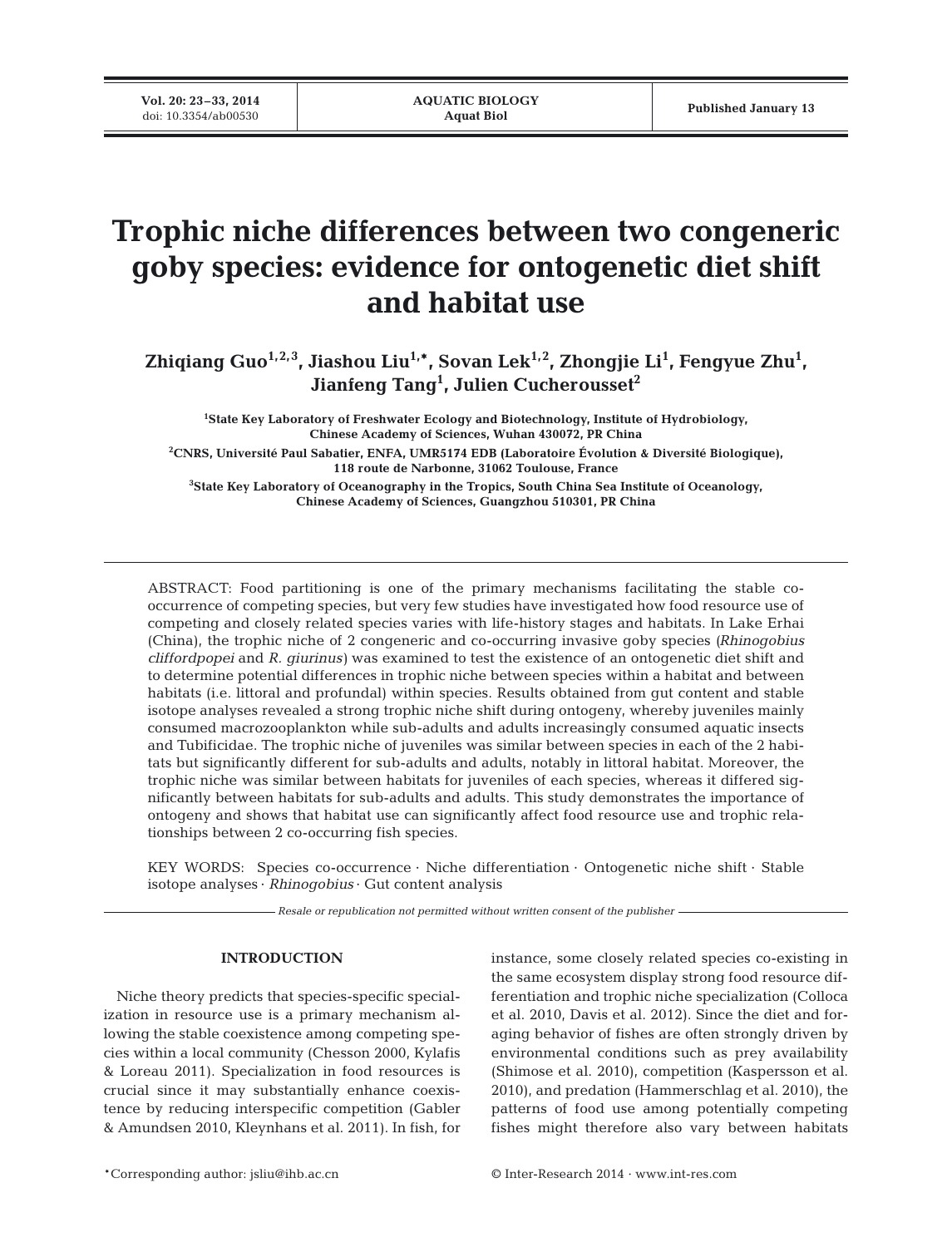with different environmental characteristics (Davis et al. 2012). However, few studies have focused on the potential effects of habitat characteristics on trophic resource use among competing and closely related fish species.

Most animals show complex life cycles with significant shifts in their ecological niches during ontogeny, and conspecific individuals can display varying trophic resource exploitation due to morphological, physiological, and/or behavioral differences between life-history stages (Specziár & Rezsu 2009). The mag ni tude of resource partitioning among competing species may therefore differ during ontogeny. Consequently, investigations based on a single life-history stage could potentially provide inaccurate informa tion to elucidate the trophic relationships between co-occurring species (Specziár & Rezsu 2009). Fishes have complex age/size-structured populations, and the range of body sizes between conspecific individuals can sometimes span several orders of magnitude (Specziár & Rezsu 2009, Davis et al. 2012). During ontogeny, strong niche shifts can occur, with individuals belonging to different trophic guilds during their life cycle. As a result, the patterns of food resource use among co-occurring fish species are often made more complex by ontogeny- dependent interactions (Naka yama & Fuiman 2010, Davis et al. 2012). Consequently, investigating food resource use between competing fish species at different life-history stages is crucial for a better understanding of their trophic relationship.

*Rhinogobius cliffordpopei* (Rutter 1897) and *R. giu rinus* (Nichols 1925) are highly invasive fish species in Yunnan-Guizhou Plateau of China (Xie et al. 2001, Yuan et al. 2010). They were inadvertently introduced into most lakes of the Yunnan-Guizhou Plateau in the 1950s and 1960s and introduced simultaneously to Lake Erhai in 1961 (Du & Li 2001, Xie et al. 2001, Yuan et al. 2010). They represent a rare case where 2 introduced species became simultaneously abundant and are considered to be one of the major causes of the decline and/or extirpation of native fishes in Lake Erhai (Du & Li 2001). *R. cliffordpopei* spawns from February to June, with a spawning peak occurring in March and April. Spawning activity of *R. giurinus* occurs from April to August with a peak activity during May and June (Guo et al. 2013). In lakes along the middle and lower reaches of the Yangtze River in China, where the 2 gobies are native, species diets (sub-adults and adults) are mainly large zooplankton (Cladocera and Copepoda) and aquatic insects (chironomid larvae) (Xie et al. 2000, 2005, Zhang 2005). However, no study has

focused on ontogenetic trophic niche shifts and trophic relationships between the 2 species. Moreover, a strong spatial segregation between the 2 species occurs in Lake Erhai (Guo et al. 2012), and we aimed to test whether this is associated with food resource partitioning within and between habitats, a process that may facilitate the co-occurrence of the 2 species at high abundance. Specifically, the trophic niches of the 2 species were quantified using gut content analysis (GCA) and stable isotope analysis (SIA), and we aimed to determine (1) how the trophic niche shifts during ontogeny for each species; (2) whether the trophic niche in each habitat differs between species; and (3) whether the trophic niche of each species differs between habitats.

## **MATERIALS AND METHODS**

#### **Study area**

Lake Erhai is located in the Yunnan-Guizhou Plateau, southwestern China. It is a freshwater lake with a water surface area of  $250 \text{ km}^2$  and maximum water depth of 21 m in 2010 (see details in Guo et al. 2012). The fish assemblage of the lake is currently composed of 28 fish species (7 native and 21 nonnative species). *Rhinogobius cliffordpopei* and *R. giurinus* are the most abundant benthic fish species. The littoral habitat (water depth  $<6$  m) of the lake was characterized by relatively high abundances of submerged macrophytes, *R. cliffordpopei*, and certain other fish species but low abundance of *R. giurinus* (including juveniles and adults, Guo et al. 2012). Conversely, the profundal habitat (water depth ranging from 12 to 20 m) was characterized by the absence of submerged macrophytes, high abundance of *R. giurinus*, but low abundance of *R. cliffordpopei* and other fish species (Guo et al. 2012). The main food resources available for the 2 gobies differed between the 2 habitats, i.e. the abundances of macrozooplankton and aquatic insects were higher in the littoral habitat compared to the profundal habitat, while the abundance of Tubificidae and shrimp larvae were higher in profundal habitat compared to littoral habitat (Guo et al. 2012).

#### **Fish sampling**

*Rhinogobius cliffordpopei* and *R. giurinus* were collected using benthic fyke nets from May to August 2010 (total 4 mo). The nets comprised 20 traps (each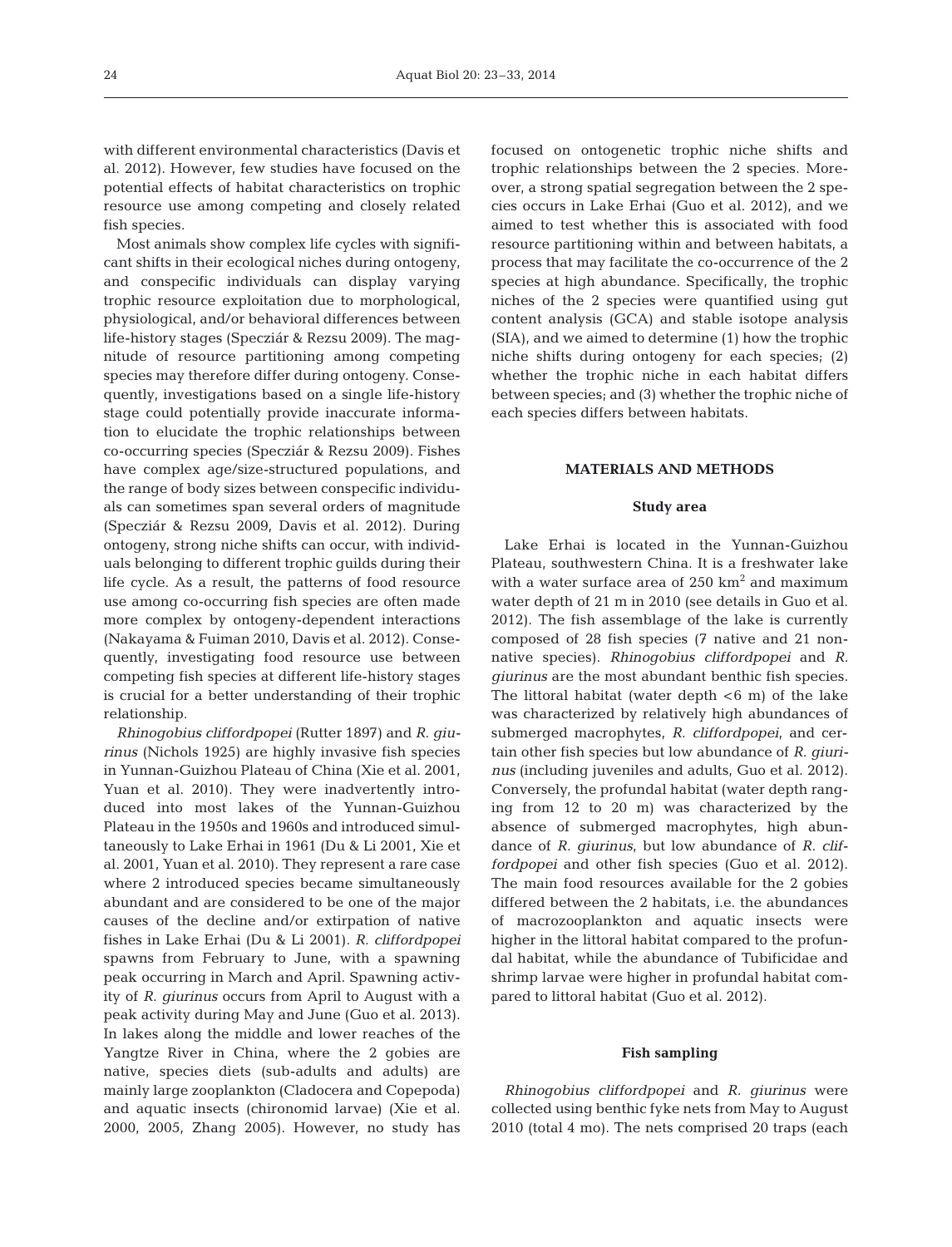$0.60 \times 0.62 \times 0.35$  m), 2 end-traps (1 m each), and 2 end-pockets (0.5 m each; Guo et al. 2012). The stretched mesh size was 0.4 cm. Five and 3 sites were sampled in the littoral and the profundal habitat, respectively (details in Guo et al. 2012). At each sampling site, 8 nets were deployed separately with a stone in each end of the nets. After 24 h, the catches in the end pockets were collected and identified to the species level, counted, and batch-weighed. In each month, all *R. cliffordpopei* and *R. giurinus* in the same habitat were pooled, and then sub-samples were taken for GCA and SIA. The samples for GCA were preserved in 8% formalin for 2 wk and then transferred to 75% ethanol for storage while the samples for SIA were stored at −20°C.

#### **Gut content analyses**

Total body length  $(L_T)$  and body mass  $(M_T)$  of each specimen analyzed for GCA were measured to the nearest mm and 0.01 g. Since there was no clear stomach structure for the 2 species, the foreguts (i.e. section of intestine from the esophagus to the posterior end of the first loop) were removed and preserved in 75% ethanol (Xie et al. 2000, 2005). Food items in non-empty foreguts (77.8% of the foreguts) were counted individually in a counting chamber and subsequently identified to the lowest possible taxonomic level under a dissecting microscope. To determine the percentage of weight of diet items, the weight of each food category was estimated. Following Chen (1981) and Zhang (2005), the estimated mean weight of Cladocera and Ostracoda was set at 0.023 mg ind.−1, and the estimated mean weight of Copepoda and copepod larvae was set at 0.014 and 0.003 mg ind.−1, respectively. The indirect volumetric analysis was used to estimate the volume of fish eggs, plant materials, and unidentified items (Hyslop 1980). The weight of these items was estimated as equal to their volume (specific gravity was assumed to be 1). After removing surface ethanol by blotting on tissue paper, shrimp larvae, aquatic insects, Gastropoda, and fish larvae were weighed to the nearest 0.1 mg (Hyslop 1980). For each food category, frequency of occurrence (FO), percentage of number (PN), and percentage of weight (PW) were calculated using the following formulas:

$$
FO_i = 100 O_i / \sum_{i=1}^{n} O_i \tag{1}
$$

where  $O_i$  is the number of the guts that contain food category *i*, and *n* is the number of individuals used for gut content analysis,

$$
PN_i = 100 N_i / \sum_{i=1}^{n} N_i
$$
 (2)

where  $N_i$  is the number of an individual food category *i*, *n* is the total number of food categories identified in all guts and

$$
PW_i = 100 W_i / \sum_{i=1}^{n} W_i
$$
 (3)

where  $W_i$  is the weight of food category  $i$ ,  $n$  is the total number of food categories identified in all guts (Hyslop 1980). Finally, diet compositions of the 2 goby species were estimated using an index of relative importance (%IRI) that was calculated using the formula:

$$
\% \text{IRI} = 100 \text{IRI}_i / \sum_{1}^{n} \text{IRI}_i \tag{4}
$$

where  $IRI_i = (PN_i + PW_i) / FO_i$ , *n* is the total number of food categories identified in all guts (Assis 1996). FO, PN, PW, and %IRI*<sup>i</sup>* were calculated at the individual level for each life-history stage of each species.

Based on macroscopic characteristics of gonads (Guo et al. 2013), specimens of the 2 species used for GCA were grouped into 3 life-history stages, i.e. juveniles (gonads are indistinguishable to the naked eye), sub-adults (gonads are in stages II to III), and adults (gonads are in stages IV to V). In the littoral habitat,  $L_T$  (mean  $\pm$  SD, mm) of juvenile, sub-adult, and adult *Rhinogobius cliffordpopei* were 14.7 ± 3.1  $(n = 27)$ ,  $27.4 \pm 3.9$   $(n = 35)$ , and  $41.3 \pm 6.2$   $(n = 41)$ , respectively.  $L_T$  of juvenile, sub-adult, and adult *R*. *giurinus* were  $15.4 \pm 3.4$  (n = 34),  $36.1 \pm 2.9$  (n = 42), and  $50.4 \pm 6.4$  (n = 49). In the profundal habitat, L<sub>T</sub> of juvenile, sub-adult, and adult *R. cliffordpopei* were  $15.1 \pm 2.5$  (n = 29),  $29.9 \pm 3.1$  (n = 25), and  $43.1 \pm 5.6$  $(n = 41)$ .  $L_T$  of juvenile, sub-adult, and adult *R. giurinus* were 14.9 ± 3.2 (n = 37), 37.3 ± 5.7 (n = 33), and  $53.4 \pm 4.7$  (n = 30).

#### **Stable isotope analyses**

To determine the stable isotope values of potential food resources in each habitat, macrozooplankton, Tubificidae, aquatic insects, and shrimp larvae were collected in May 2010. Macrozooplankton were collected with hand nets (standardized mesh size 64 μm) and counted under a dissecting microscope. Tubificidae and aquatic insects were sampled using a Peterson dredge  $(1/16 \text{ m}^2)$ ; details in Guo et al. 2012). Macrozooplankton included Cladocera (dominated by Daphniidae, Chydoridae, and Bosminidae) and Copepoda (dominated by Cyclopoida). Tubificidae were dominated by *Limnodrilus,* and aquatic insects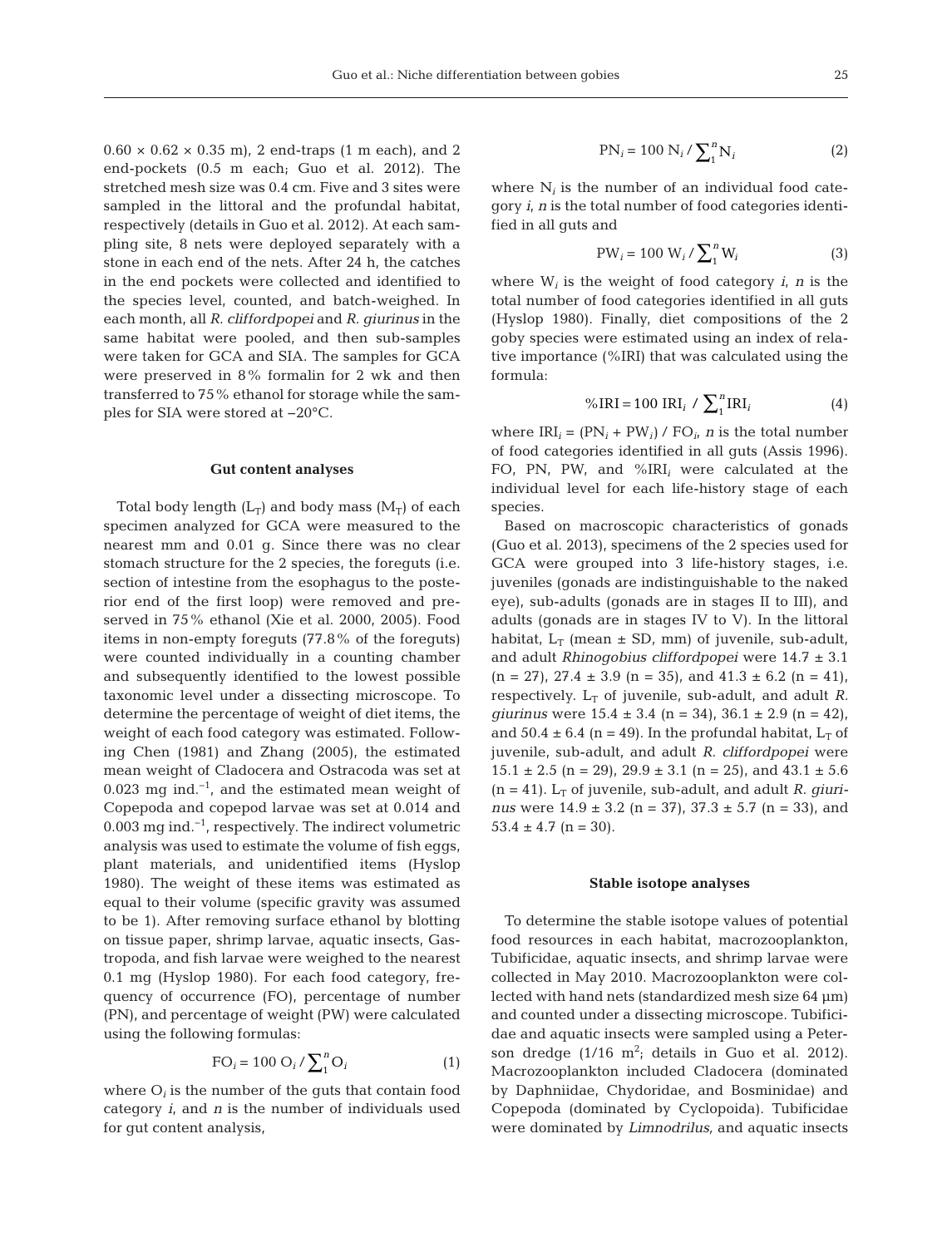were dominated by Chironomidae. Shrimp larvae were collected in benthic fyke nets and were dominated by Atyidae ( $L_T$  was 8.4  $\pm$  5.1 mm, mean  $\pm$  SD). Macrozooplankton, Tubificidae, and aquatic insects were kept alive in distilled water for 24 h for gut clearance.

Total body length  $(L_T)$  and body mass  $(M_T)$  of each fish used for SIA were measured to the nearest mm and 0.01 g. The same amount of dorsal muscle from each individual goby and from shrimp larvae were collected for SIA. Dorsal muscle tissue of individuals with similar  $L_T$  were pooled to obtain enough tissue, pooled samples included 5 to 17 individuals. The dorsal muscle samples and potential prey (i.e. macrozooplankton, Tubificidae, aquatic insects, and dorsal muscle shrimp larvae) were oven-dried at 60°C for 48 h and ground into homogeneous powder using a mortar and pestle. SIA was performed using an elemental analyzer (Flash EA1112 HT) along with an isotope ratio mass spectrometer (DELTA V Advantage, Thermo Fisher Scientific). Isotope ratios are reported using delta notation (δ) as per international standards: Pee Dee belemnite (PDB) for  $\delta^{13}$ C and atmospheric nitrogen for  $\delta^{15}N$ . Standard deviation (SD) of replicated samples was less than 0.1‰ for  $\delta^{13}C$  and 0.2‰ for  $\delta^{15}N$ . In the littoral habitat, L<sub>T</sub> (mean  $\pm$  SD, mm) of juvenile, sub-adult, and adult *Rhinogobius cliffordpopei* were 13.1 ± 4.0 (n = 10), 32.9 ± 3.6 (n = 12), and  $41.8 \pm 5.7$  (n = 13), respectively. L<sub>T</sub> of juvenile, sub-adult, and adult *R. giurinus* were 14.4 ± 3.3  $(n = 14)$ ,  $35.5 \pm 4.5$   $(n = 24)$ , and  $52.1 \pm 8.4$   $(n = 16)$ . In the profundal habitat,  $L_T$  of juvenile, sub-adult, and adult *R. cliffordpopei* were 13.6 ± 4.8 (n = 12), 30.2 ± 4.8 (n = 13), and  $44.1 \pm 6.4$  (n = 10). L<sub>T</sub> of juvenile, sub-adult, and adult *R. giurinus* were  $14.2 \pm 3.6$  (n = 10),  $37.5 \pm 6.4$  (n = 20), and  $54.8 \pm 8.5$  (n = 21).

#### **Statistical analyses**

Chi-squared  $(\chi^2)$  tests were used to test for differences in diet compositions (%IRI) between lifehistory stages (juveniles, sub-adults, and adults) within species, between species *(Rhinogobius cliffordpopei* and *R. giurinus)*, and habitats (littoral and profundal) within the same life-history stage (Gallagher & Dick 2011). The dietary niche breadth of each life stage of each species was estimated using the niche breadth *(B)* of Levins (1968):

$$
B = 1 / \sum_{i=1}^{n} P_i^2 \tag{5}
$$

where  $P_i$  is the frequency of occurrence of prey item *i* in the diet of a consumer, and *n* is the number of prey groups. *B* values increase with dietary niche breadth. Moreover, Pianka's (1973) index *(O)* was used to determine trophic niche overlap between life-history stages in each species, between species at the same life stage within a habitat, and between habitats at the same life stage in each species. *O* was calculated as:

$$
O_{jk} = \sum_{1}^{n} P_{ij} P_{ik} / \left(\sum_{1}^{n} P_{ij}^{2} \sum_{1}^{n} P_{ik}^{2}\right)^{1/2}
$$
 (6)

where  $P_i$  is the frequency of occurrence of prey items *i* in the diet of species *j* and *k*, and *n* is the number of prey groups. *O* varies between 0 (total separation) and 1 (total overlap). A modification of the graphical Costello method was used to illustrate feeding strategy of the 2 species (Amundsen et al. 1996). The ana lysis is based on a 2-dimensional representation of prey-specific abundance (P*i)* and frequency of occurrence (%O) of the different prey types in the diet.

$$
P_i = \left(\sum_{1}^{n} S_i / \sum_{1}^{n} St_i\right) \tag{7}
$$

where  $P_i$  is the prey-specific abundance of prey  $i$ ,  $S_i$  is the stomach content (number) comprised of prey *i*, and  $St_i$  is the total stomach content in only those predators with prey *i* in their stomach (Amundsen et al. 1996).

After examination of normality and variance homogeneity of the data using Kolmogorov-Smirnov and Levene's tests, 3-way ANOVAs were used to test for differences in stable isotope values ( $\delta^{13}$ C and  $\delta^{15}$ N were inverse-transformed and tested separately) between life-history stages, species, and habitats. If species and/or habitats had a significant effect on the isotope values of fish, Mann-Whitney tests were then used to test for differences in stable isotope values between species within habitats and/or between habitats within species at the same life-history stage. The relative contribution of each potential prey to the diet of the 2 species and different life stages was estimated using stable isotope mixing models, i.e. Stable Isotope Analysis in R (SIAR, http://cran.r- project. org/ web/packages/siar/; Inger et al. 2010). Since there were no available trophic fractionation factor (TFF) values for the 2 goby species, we used an average TFF with a large SD as suggested by Inger et al. (2010). Specifically, we used TFFs of  $1.0 \pm 1.0\%$ (mean  $\pm$  SD) for  $\delta^{13}$ C and 3.3  $\pm$  1.0‰ for  $\delta^{15}$ N (e.g. Inger et al. 2010). Mean  $\delta^{13}$ C and  $\delta^{15}$ N values ( $\pm$  SD, n = 3) of potential prey in each habitat were used in the models. As life-history stages and habitats significantly affected the values of  $\delta^{13}C$  and  $\delta^{15}N$  (see 'Results'), the models were run separately for the differ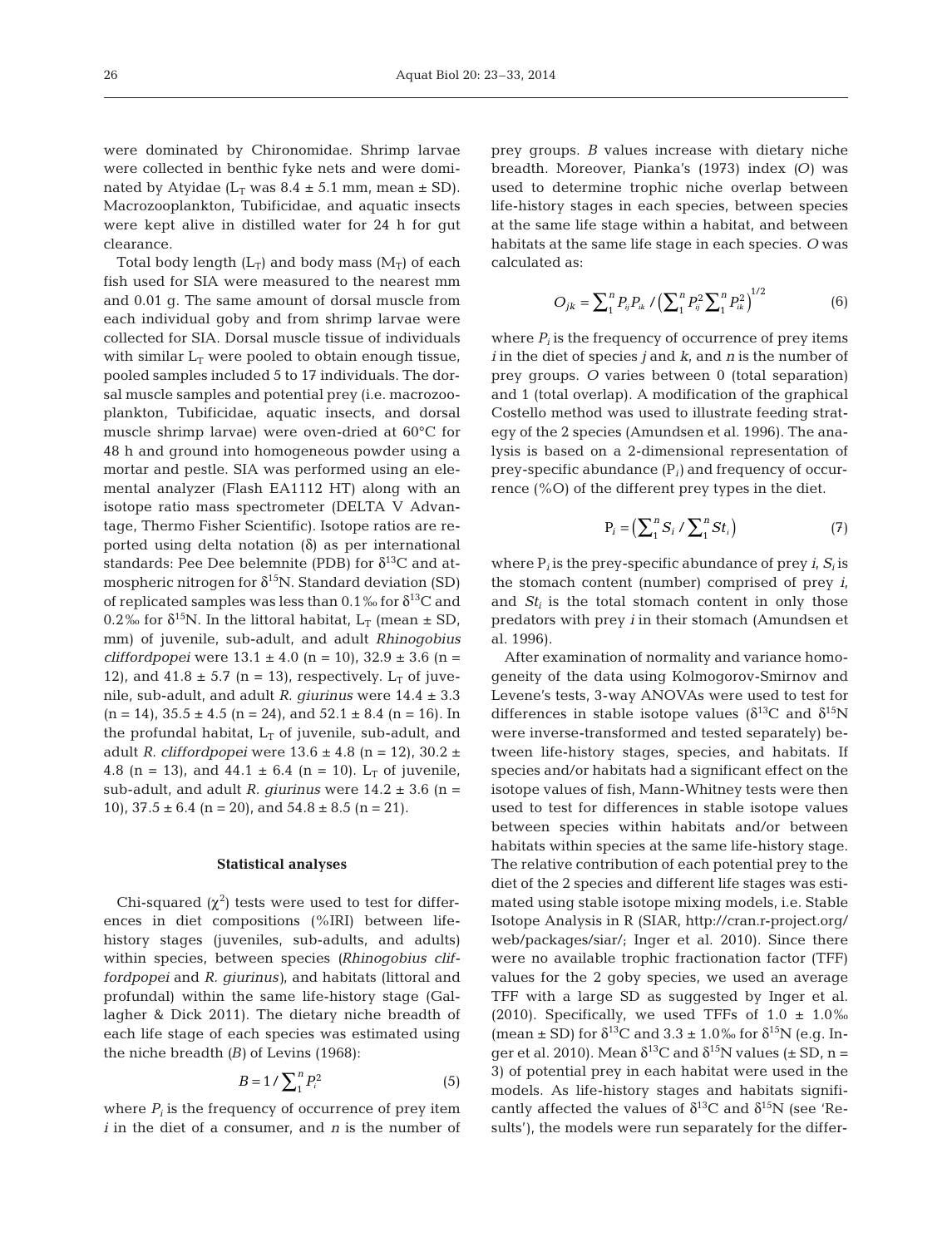ent life-history stages in each habitat. All statistical analyses were conducted in R 2.14.2 (R Development Core Team 2012).

### **RESULTS**

#### **Ontogenetic trophic niche shifts**

In each habitat, juveniles of the 2 species showed significantly different diet compositions (%IRI) compared to sub-adults and adults ( $\chi^2$  test, p < 0.05), whereas the diet compositions of sub-adults and adults did not differ significantly ( $\chi^2$  test, p > 0.05, Table 1, Fig. 1). Specifically, %IRI of macrozooplankton was 71.0% in littoral habitat and 59.4% in profundal habitat for juveniles of *Rhinogobius cliffordpopei*, and 67.7% in littoral habitat and 55.4% in profundal habitat for juveniles of *R. giurinus* (Fig. 1). It decreased significantly at the sub-adult and adult life-stages for the 2 species in each habitat (Fig. 1). In both habitats, %IRI of aquatic insects was less than 9.3% for juveniles of the 2 gobies, whereas it in creased to 20.4–33.3% (*R. cliffordpopei)* and 39.1– 55.7% (*R. giurinus)* for sub-adults, 30.6–50.6% (*R. cliffordpopei*) and 49.1–61.3% (*R. giurinus)* for adults (Fig.1). In both habitats, juveniles of each the species showed the lowest Levin's niche breadth *(B)* (0.24− 0.27 for *R. cliffordpopei* and 0.23−0.28 for *R. giurinus)*, whereas *B* values were higher for sub-adults (0.35− 0.48 for *R. cliffordpopei* and 0.48−0.50 for *R. giurinus)* and adults (0.41−0.47 for *R. cliffordpopei* and 0.48−0.50 for *R. giurinus*) (Fig. 2). Pianka's index *(O)* between juveniles and adults was the lowest in the 2 habitats for each species (0.76−0.83 for *R. cliffordpopei* and 0.73−0.80 for *R. giurinus)*, while subadults and adults showed higher *O* values (0.80−0.97 for *R. cliffordpopei* and 0.03−0.97 for *R. giurinus*) (Fig. 3). Based on the feeding strategy diagram (Fig. 4), no clear specialization towards a single prey type was observed in either species (Fig. 4). Thus the 2 gobies primarily showed a generalized or mixed feeding strategy, with varying degrees of specialization and generalization on different prey types.

Life-history stages had significant effects on  $\delta^{13}C$ and  $\delta^{15}$ N values (3-way ANOVA, p < 0.001, Table 2). Table 1. *Rhinogobius cliffordpopei* and *R. giurinus.* Differences (χ<sup>2</sup> tests) in diet compositions (index of relative importance, %IRI) of 2 goby species between life-history stages (juveniles, sub-adults, and adults) within species in littoral and profundal habitats of Lake Erhai (China) in  $2010$ ; df =  $9$  in all cases

| <b>Species</b>   | Life-history | Juveniles |         | Sub-adults |       |
|------------------|--------------|-----------|---------|------------|-------|
|                  | stage        | $\chi^2$  | p       | $\chi^2$   | р     |
| Littoral         |              |           |         |            |       |
| R. cliffordpopei | Sub-adults   | 21.09     | 0.012   |            |       |
|                  | Adults       | 38.04     | < 0.001 | 9.98       | 0.352 |
| R. giurinus      | Sub-adults   | 33.47     | < 0.001 |            |       |
|                  | Adults       | 47.73     | < 0.001 | 11.59      | 0.237 |
| Profundal        |              |           |         |            |       |
| R. cliffordpopei | Sub-adults   | 33.47     | < 0.001 |            |       |
|                  | Adults       | 47.72     | < 0.001 | 16.35      | 0.060 |
| R. giurinus      | Sub-adults   | 66.15     | < 0.001 |            |       |
|                  | Adults       | 79.73     | < 0.001 | 15.96      | 0.068 |



Fig. 1. *Rhinogobius cliffordpopei* (*RC)* and *R. giurinus* (*RG)*. Diet compositions (index of relative importance, %IRI) of 2 goby species at 3 life-history stages (juveniles, sub-adults, and adults) in (A) littoral habitat and (B) profundal habitat of Lake Erhai (China) in 2010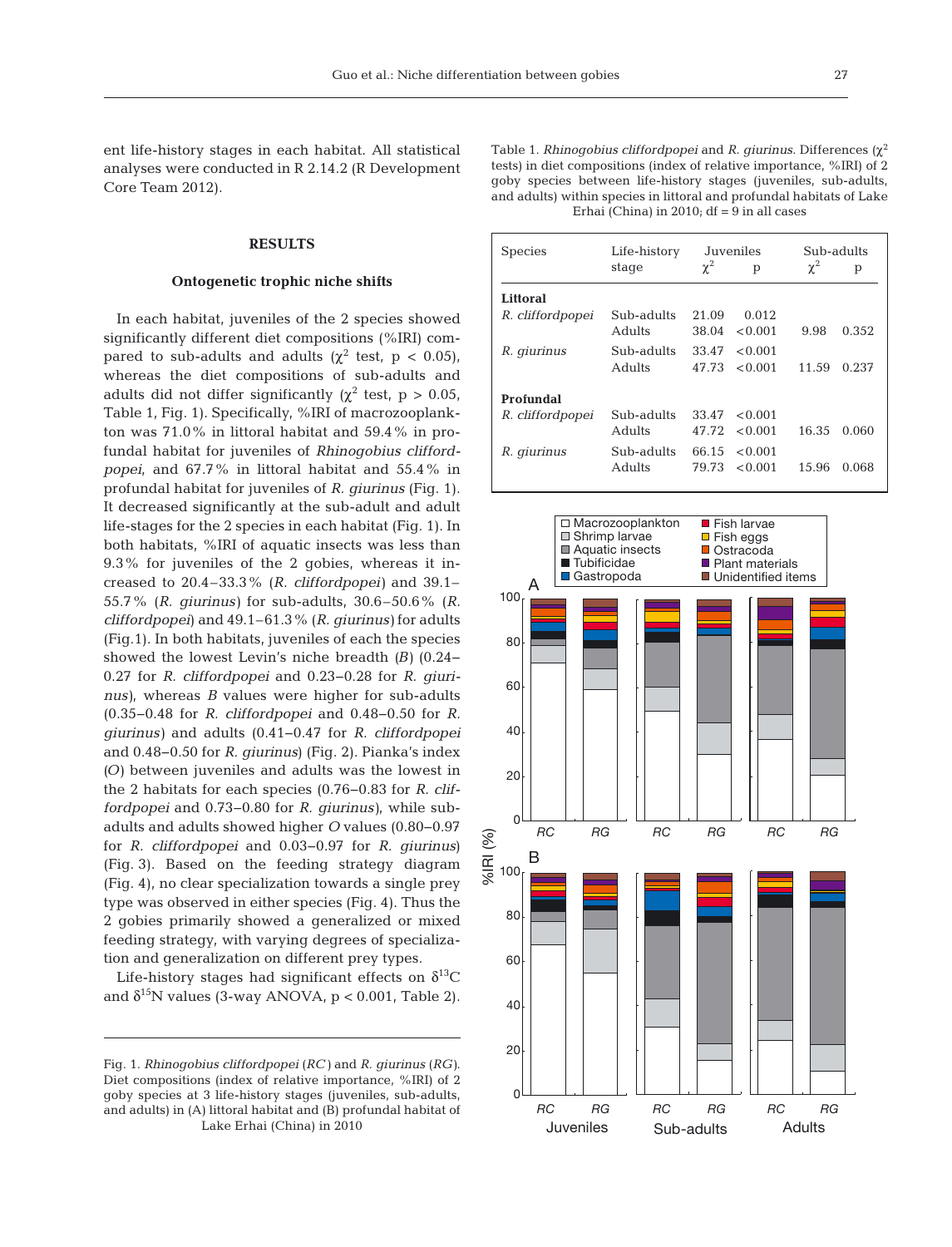

Fig. 2. *Rhinogobius cliffordpopei* and *R. giurinus.* Levin's niche breadth (*B*) of juveniles, sub-adults, and adults of 2 goby species in (A) littoral habitat and (B) profundal habitat of Lake Erhai (China) in 2010



Fig. 3. *Rhinogobius cliffordpopei* and *R. giurinus.* Pianka's index (*O*) between juveniles and sub-adults, between juveniles and adults, and between sub-adults and adults of 2 goby species in (A) littoral habitat and (B) profundal habitat of Lake Erhai (China) in 2010

Both species generally showed more enriched  $\delta^{13}C$ and  $\delta^{15}$ N values for juveniles compared to adults in the 2 habitats (Fig. 5). The mixing models estimated that the contribution of macrozooplankton was one order of magnitude higher for juveniles (43.4−74.1%) than for adults  $(4.2 - 7.4\%)$  of the 2 species in both habitats (Fig. 5). The contribution of aquatic insects and Tubificidae to the diet of juveniles of the 2 species (3.4−9.2%) was relatively low while they represented the main food resources of sub-adults and adults in both habitats (27.0−53.2%, Fig. 6).

# **Trophic niche differences between species within habitats**

The diet composition (%IRI) did not differ between juveniles (littoral:  $\chi^2$  = 6.07, p = 0.723; profundal:  $\chi^2$  = 8.10,  $p = 0.523$ ,  $df = 9$ ) but was significantly different between sub-adults and between adults within habitat. Specifically, sub-adults and adults of *Rhinogobius cliffordpopei* preyed more on macrozooplankton than *R. giurinus*, while *R. giurinus* consumed more aquatic insects than *R. cliffordpopei* in the 2 habitats  $(\chi^2 = 19.01, p = 0.025$  for sub-adults and  $\chi^2 = 18.19, p =$ 0.032 for adults in littoral habitat;  $\chi^2$  = 22.03, p = 0.008 for sub-adults and  $\chi^2 = 19.19$ , p = 0.024 for adults in profundal habitat, df = 9; Fig. 1). Pianka's index *(O)* of juveniles between the 2 species was the highest (0.95 in littoral, 0.97 in profundal), followed by adults (0.88 in littoral, 0.87 in profundal) and sub-adults (0.84 in littoral, 0.86 in profundal) (Fig. 3).

 $\delta^{13}$ C and  $\delta^{15}$ N values differed significantly between the 2 species in both habitats  $(3-way ANOVA, p <$ 0.05, Table 2). In the littoral habitat, stable isotope values of juveniles did not differ significantly be tween species (Mann-Whitney tests,  $p = 0.289$  in  $\delta^{13}C$ and  $p = 0.239$  in  $\delta^{15}N$ ), while sub-adults of *Rhinogobius cliffordpopei* showed significantly enriched  $\delta^{13}$ C (Mann-Whitney tests,  $p < 0.001$ ) and  $\delta^{15}N$  (Mann-Whitney tests, p = 0.003) compared to *R. giurinus* (Fig. 5). Adults of *R. cliffordpopei* in the littoral habitat were significantly enriched in  $\delta^{13}$ C (Mann-Whitney tests,  $p = 0.010$  but significantly more depleted in  $\delta^{15}N$  (Mann-Whitney tests, p = 0.015) than *R. giurinus* (Fig. 5). In the littoral habitat, mixing models predicted that macrozooplankton and shrimp larvae contributed more to the diets of sub-adult *R. cliffordpopei* than *R. giurinus*, whereas aquatic insects and Tubificidae contributed more to the diets of sub-adult *R. giurinus* than *R. cliffordpopei* (Fig. 6). For adults in this habitat, *R. cliffordpopei* consumed fewer aquatic insects but more Tubificidae than *R.*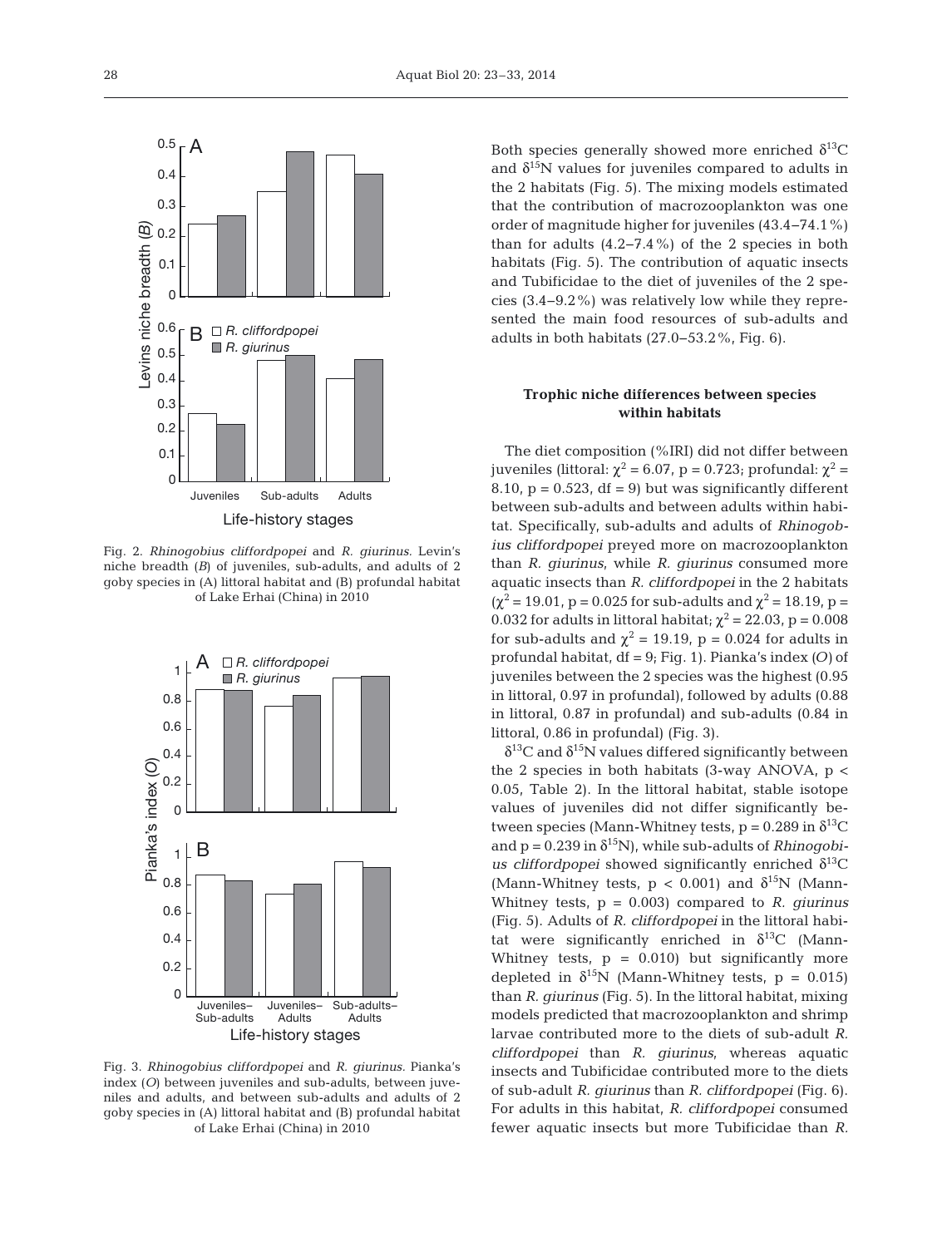

Fig. 4. *Rhinogobius cliffordpopei* and *R. giurinus.* Feeding strategy diagrams based on the Costello method: prey-specific abundance plotted against frequency of occurrence of prey in the diet of 2 goby species in Lake Erhai (China). (A) *R. cliffordpopei* in littoral habitat, (B) *R. giurinus* in littoral habitat, (C) *R. cliffordpopei* in profundal habitat, (D) *R. giurinus* in profundal habitat

Table 2. *Rhinogobius cliffordpopei* and *R. giurinus.* Differences (3-way ANOVAs) in stable isotope values ( $\delta^{13}$ C and  $\delta^{15}$ N, inverse-transformed) between life-history stages (juveniles, sub-adults, and adults), species, and habitats (littoral and profundal) in Lake Erhai (China) in 2010

| Source                                               | df           | F                    | p                 |
|------------------------------------------------------|--------------|----------------------|-------------------|
| $\delta^{13}C$ (‰)                                   |              |                      |                   |
| Life-history stage                                   |              | $2,321.63$ < 0.001   |                   |
| <b>Species</b>                                       | 1            |                      | $21.73 \le 0.001$ |
| <b>Habitat</b>                                       | $\mathbf{1}$ |                      | 50.48 < 0.001     |
| Life-history stage × Species                         | 2            | 0.31                 | 0.730             |
| Life-history stage × Habitat                         |              | $2^{\circ}$<br>0.46  | 0.230             |
| Species × Habitat                                    | 1            | 7.24                 | 0.008             |
| Life-history stage $\times$ Species $\times$ Habitat |              | $\mathbf{2}$<br>2.26 | 0.111             |
| Residuals                                            | 158          |                      |                   |
| $\delta^{15}N$ (%)                                   |              |                      |                   |
| Life-history stage                                   | 2            |                      | $59.43 \le 0.001$ |
| <b>Species</b>                                       | 1            | 7.23                 | 0.008             |
| <b>Habitat</b>                                       | 1            | $301.98 \le 0.001$   |                   |
| Life-history stage $\times$ Species                  | 2            | 0.67                 | 0.510             |
| Life-history stage × Habitat                         |              | 2<br>1.62            | 0.204             |
| Species × Habitat                                    | $\mathbf{1}$ |                      | $11.79 \le 0.001$ |
| Life-history stage $\times$ Species $\times$ Habitat |              | $\mathbf{2}$<br>0.29 | 0.750             |
| Residuals                                            | 158          |                      |                   |

*giurinus.* In the profundal habitat, the 2 species showed similar  $\delta^{13}$ C and  $\delta^{15}$ N values at each life-history stage (Mann-Whitney tests,  $p = 0.640$ , 0.341, and 0.229 in  $\delta^{13}$ C, and p = 0.634, 0.435, and 0.353 in  $\delta^{15}$ N for juveniles, sub-adults, and adults, respectively; Figs. 5 & 6).

# **Trophic niche differences between habitats within species**

Diet composition (%IRI) of each of the 2 species was similar between habitats for juveniles ( $\chi^2$  = 2.89,  $p = 0.968$  for *Rhinogobius cliffordpopei* and  $\chi^2 = 6.56$ ,  $p = 0.682$  for *R. giurinus*, df = 9), but it was significantly different for sub-adults ( $\chi^2$  = 18.15, p = 0.033 for *R. cliffordpopei* and  $\chi^2 = 19.75$ ,  $p = 0.020$  for *R. giurinus*, df = 9) and adults of each species ( $\chi^2$  = 18.78,  $p = 0.027$  for *R. cliffordpopei* and  $χ² = 19.26$ ,  $p =$ 0.023 for *R. giurinus*,  $df = 9$  (Fig. 1). Indeed, subadults and adults of each species generally consumed more macrozooplankton and fewer aquatic insects in littoral habitat than in profundal habitat (Fig. 1). Juveniles of each species showed the highest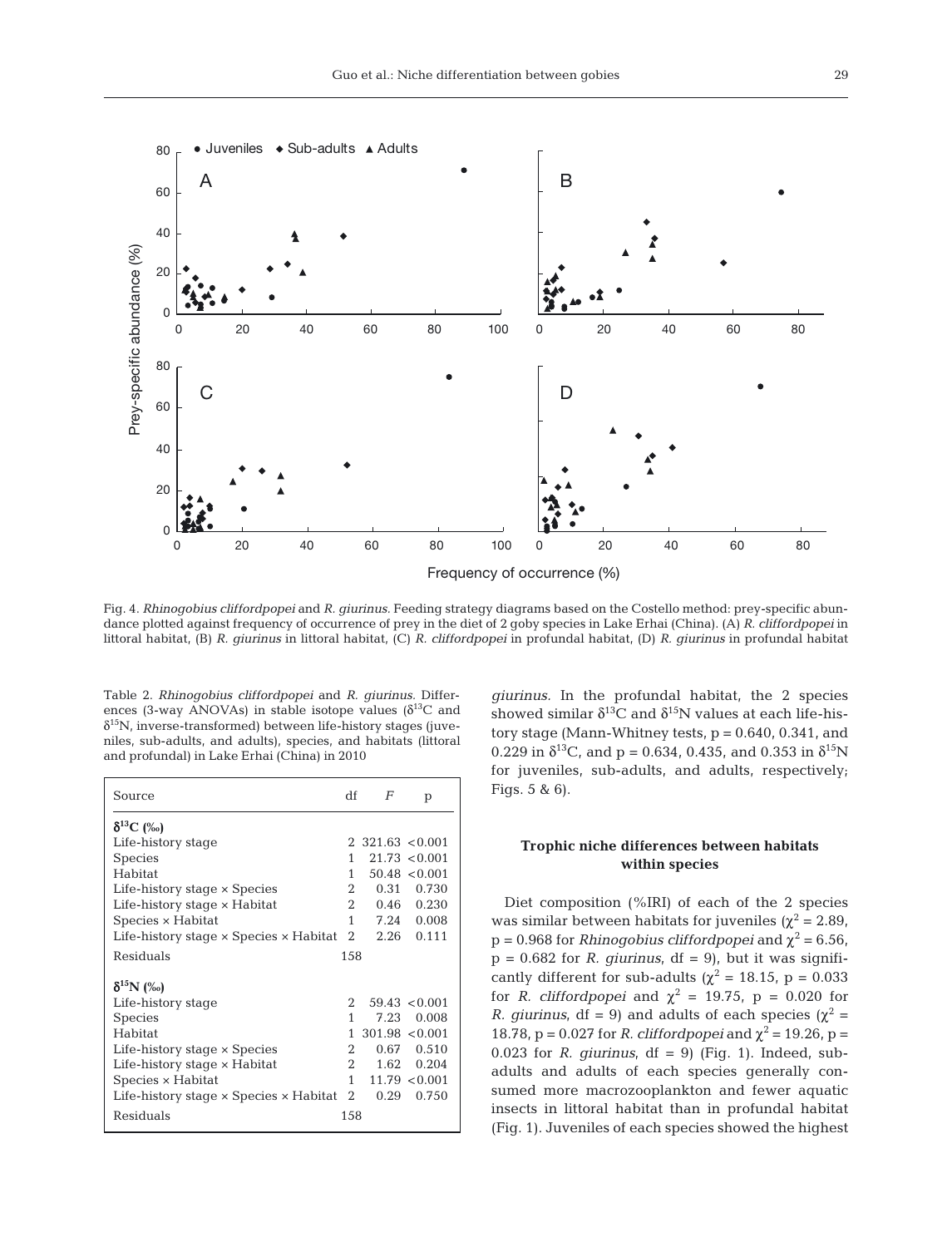

Fig. 5. *Rhinogobius cliffordpopei* and *R. giurinus.* Stable isotope values (δ13C and δ15N, ‰) of *R. cliffordpopei* (circles), *R. giurinus* (triangles), and their potential food resources (mean  $\pm$  SD, n = 3) in (A) littoral habitat and (B) profundal habitat of Lake Erhai (China) in 2010. Juveniles, sub-adults, and adults are displayed with white, grey, and black symbols, respectively. Potential food resources were macrozooplankton (MZ), shrimp larvae (SL), aquatic insects (AI), and Tubificidae (TU)

Pianka's index *(O)* between habitats (0.96 for *R. cliffordpopei* and 0.92 for *R. giurinus)*. The *O* values of sub-adults and adults ranged from 0.79 to 0.88 be tween habitats (sub-adults: 0.83 for *R. cliffordpopei* and 0.88 for *R. giurinus*; adults: 0.79 for *R. cliffordpopei* and 0.86 for *R. giurinus*, Fig. 3).

Stable isotope values of the 2 species differed significantly between habitats (3-way ANOVA, p < 0.001, Table 2). Specifically, sub-adults and adults of *Rhinogobius giurinus* displayed significantly enriched  $\delta^{13}$ C (Mann-Whitney tests, p < 0.001) and depleted  $\delta^{15}N$  (Mann-Whitney tests, p < 0.001) values in littoral habitat compared to profundal habitat, whereas  $\delta^{13}C$  and  $\delta^{15}N$  of *R. cliffordpopei* were similar for the 3 life-history stages between habitats

(Mann-Whitney tests,  $p = 0.154$ , 0.245, and 0.378 in  $\delta^{13}$ C and p = 0.093, 0.356, and 0.289 in  $\delta^{15}$ N for juveniles, subadults, and adults, respectively) (Fig. 5). The mixing models predicted that subadults and adults of *R. giurinus* consumed more aquatic insects and fewer Tubificidae in littoral habitat than in profundal habitat. The contribution of macrozooplankton and shrimp larvae to the diet of each species was similar between habitats (Fig. 6). For *R. cliffordpopei*, the dietary contribution of the different prey did not differ be tween the 2 habitats (Fig. 6).

#### **DISCUSSION**

Macrozooplankton (Cladocera and Copepoda) were the main prey consumed by juveniles and were also an important food resource for sub-adults of the 2 goby species in the 2 habitats of Lake Erhai (Figs. 1 & 5). Our results are consistent with findings in lakes along the middle and lower reaches of the Yangtze River, including Liangzi Lake (Xie et al. 2005) and Biandantang Lake (Xie et al. 2000, Zhang 2005), where the 2 species are native. Both gobies shifted their diet by feeding increasingly on macrozoobenthos as they grew. Most goby species mainly consume macrozoobenthos when they settle on lake bottoms after their initial pelagic lifehistory stages (Kakareko et al. 2005, Borza et al. 2009, Grabowska et al.

2009). Of the macrozoobenthos, chironomid larvae are among the main prey consumed by species belonging to the genus *Rhinogobius* (Zhang 2005, Rusu wa et al. 2009). The estimated contribution of Tubificidae to the diet of sub-adults and adults was higher when using SIA than with GCA. These differences could be caused by the high digestibility and low detectability of Tubificidae in GCA, which do not affect estimates based on SIA (Inger et al. 2010, Polito et al. 2011, Cucherousset et al. 2012). In the present study, the trophic niche of the 2 goby species showed a strong ontogenetic diet shift from macrozooplankton to aquatic insects and Tubificidae. A similar shift has been observed for *R. brunneus* in the Ado River of Japan, where the 3 most important food items were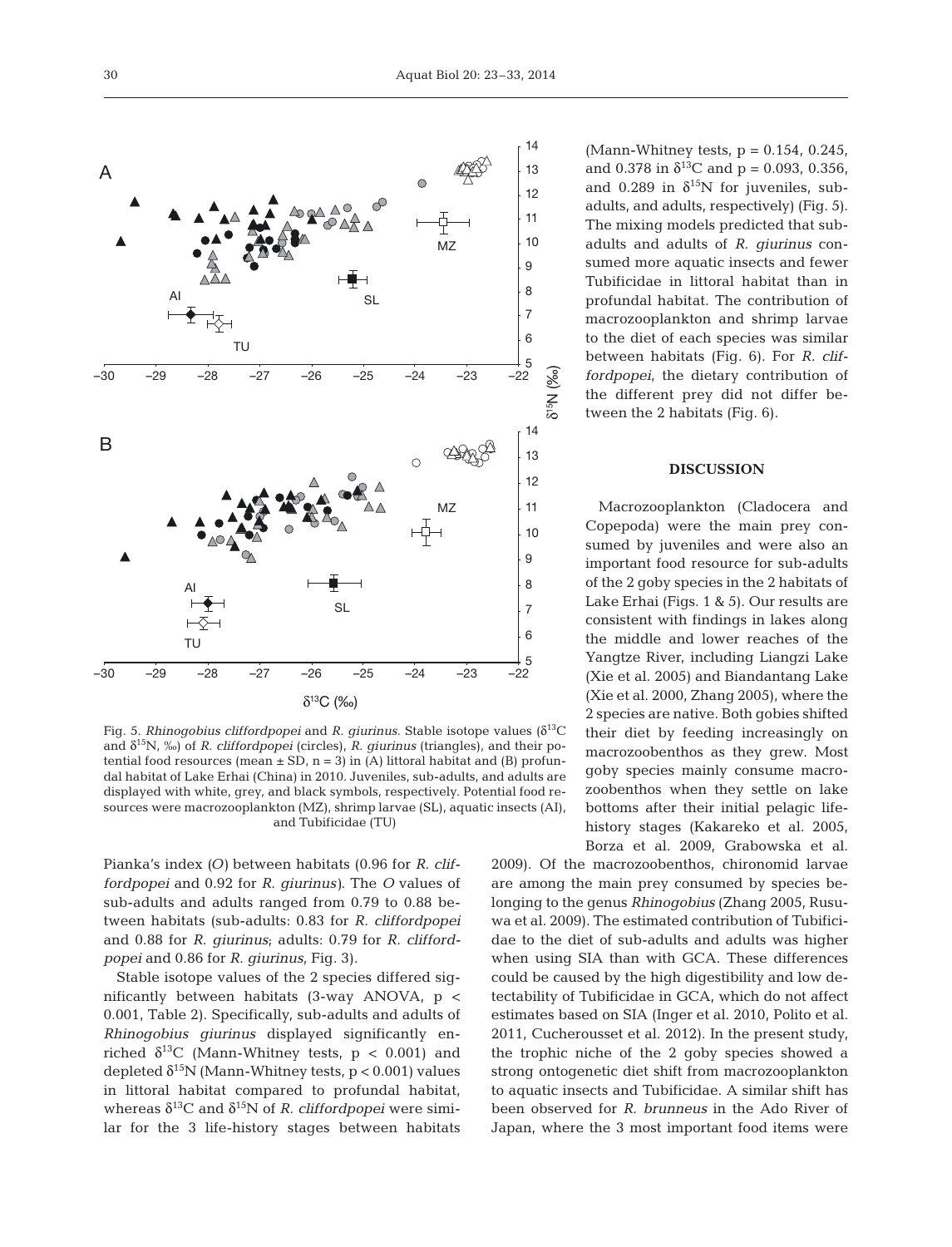

Fig. 6. *Rhinogobius cliffordpopei* and *R. giurinus*. Estimated relative contribution (mean ± SD) of potential food resources to the diets of 2 goby species in littoral habitat (A: juveniles, B: sub-adults, C: adults) and profundal habitat (D: juveniles, E: sub-adults, F: adults) of Lake Erhai (China) in 2010. Potential food resources were macrozooplankton (MZ), shrimp larvae (SL), aquatic insects (AI), and Tubificidae (TU). Values were estimated using stable isotope mixing models (Stable Isotope Analyses in R package)

Ephemeroptera, Diptera, and Cyanophyta for juveniles and Ephemeroptera, Trichoptera, and detritus for adults (Rusuwa et al. 2009). Moreover, we found that  $\delta^{15}N$  decreased from juveniles to adults. This pattern was driven by the fact that Cladocera and Copepoda (i.e. main diets of juveniles) had higher  $δ<sup>15</sup>N$ than aquatic insects and Tubificidae (i.e. main diets of adults). Generally, phytoplankton is the primary resource of zooplankton (Pietrzak et al. 2010, Yin et al. 2010). Aquatic insects and Tubificidae consume mostly detritus (e.g. leaf litter) and/or periphyton (e.g. particulate organic matter, POM; Füreder et al. 2003, Compson et al. 2013). Several studies have observed that algae could have more enriched  $\delta^{15}N$  values than detritus or POM (France & Schlaepfer 2000, Vizzini et al. 2002, Bunn et al. 2003), as these primary producers represent 2 different food chains. Potential higher  $\delta^{15}$ N values of primary producers in Lake Erhai were therefore likely to lead to higher  $\delta^{15}N$  values in zooplankton compared to aquatic insects and Tubificidae, and thus to the observed decrease in  $\delta^{15}N$  during ontogeny of the 2 goby species.

In the littoral habitat, juveniles of the 2 gobies showed a similar trophic niche while sub-adults and adults displayed different trophic niches. Body size has a strong influence on trophic niche since it affects foraging efficiency (e.g. gape size) and/or competitive ability (Colloca et al. 2010, Nakayama & Fuiman 2010, Wasserman 2012). Since small individuals are gape-limited and are almost exclusively zooplanktivorous in the pelagic habitat, the competing fishes at this life-history stage rarely show clear trophic niche specialization (Colloca et al. 2010, Nakayama & Fuiman 2010, Rodrigues & Vieira 2010). Sub-adults or adults (larger-sized individuals) usually have better locomotion capacity and higher feeding efficiency (Borcherding et al. 2010), which are associated with a broader spectrum of prey size. Therefore, these individuals can specialize and partition different food resources, which may allow species co-occurrence among closely related or ecologically similar species within a community (Colloca et al. 2010, Davis et al. 2012). Several studies have demonstrated that sub-adult or adult

gobies can exhibit food partitioning when they become abundant outside of their native ranges (Kakareko et al. 2005, Borcherding et al. 2013). For instance, in the Danube River (Hungary), *Ponticola kessleri* mainly consumed *Dikerogammarus* spp. while *Neogobius melanostomus* principally foraged on chironomid larvae in spring (Borza et al. 2009).

In the profundal habitat, SIA indicated that the trophic niche of sub-adults and adults was similar between species, whereas their diets appeared different when analyzed using GCA. GCA provides a short-term estimate of individual diets, reflecting an individual's recent feeding history, while SIA is a more integrative tool that provides longer-term dietary records (Post 2002, Polito et al. 2011, Cucherousset et al. 2012). Therefore, it is very likely that over a season of growth, sub-adults and adults of the 2 species displayed different patterns of food partitioning in the 2 habitats, with different trophic niches in littoral habitat and similar trophic niches in profundal habitat. Trophic resource use among competing fishes may vary with environmental factors in -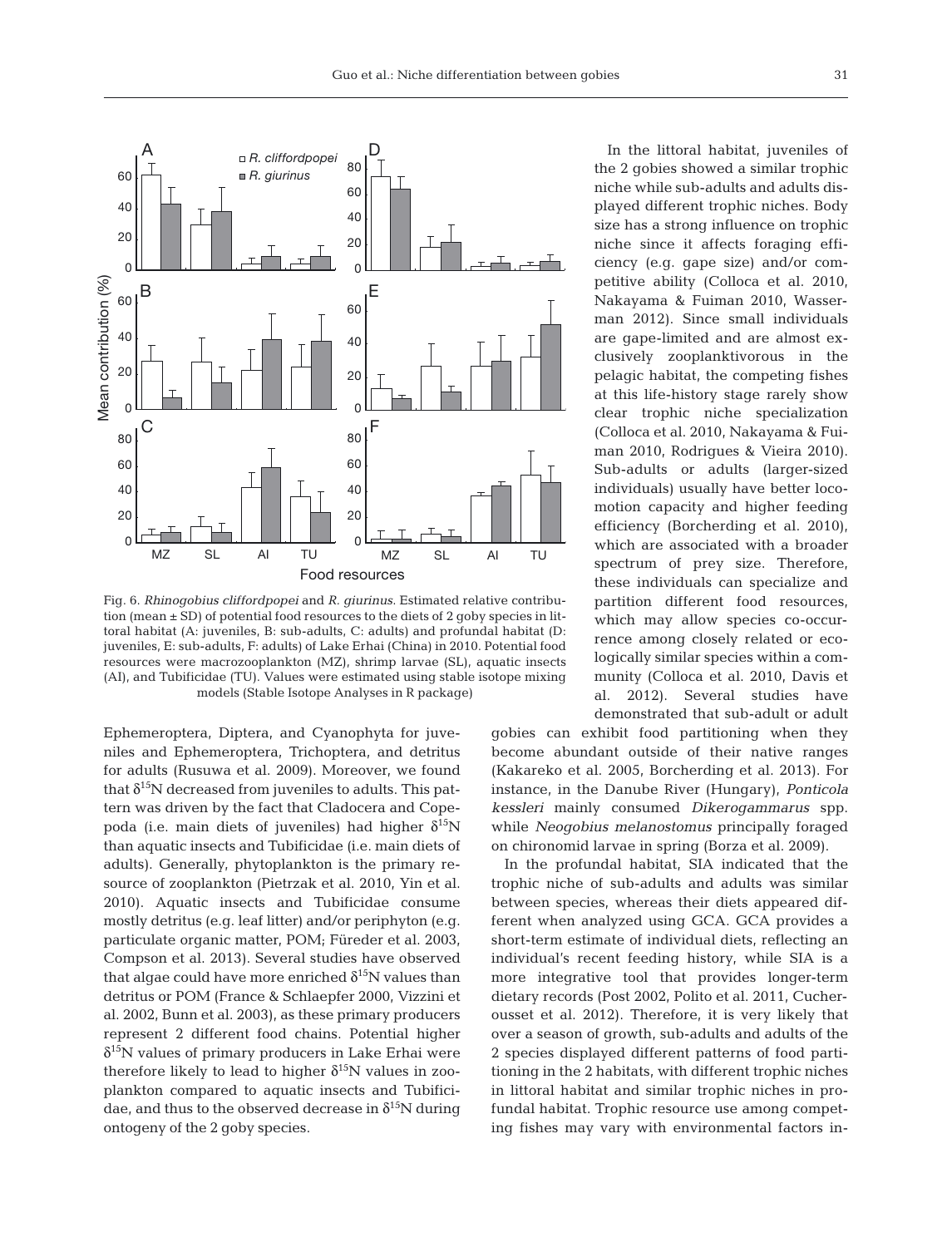cluding habitat conditions (e.g. stable versus highly variable ecosystem, Davis et al. 2012), prey availability (Shimose et al. 2010), or density of competitors (Kim & Grant 2007, Kaspersson et al. 2010). In Lake Erhai, the 2 studied habitats are characterized by strong differences in depth, submerged macrophytes, food abundances, and density of predators (Guo et al. 2012). In addition, the abundance of *Rhino gobius cliffordpopei* was highest in the littoral habitat (water depth < 6 m), followed by sub-littoral habitat (water depth ranging from 6 to 12 m) and lowest in profundal habitat (water depth ranging from 12 to 20 m), whereas the abundance of *R. giurinus* were highest in the profundal habitat, followed by sub-littoral habitat and lowest in littoral habitat (Guo et al. 2012). Density of competitors (the 2 goby species) is also an important factor that influences foraging behavior and competitive processes (Kim & Grant 2007, Kaspersson et al. 2010). Therefore, further investigations are needed to elucidate the specific effects of those factors on the patterns of competition and food partitioning between the 2 invasive species.

Invasive gobies, in many cases, consume different diets in the face of spatial (Kakareko et al. 2005, Grabows ka et al. 2009, Rusuwa et al. 2009) and temporal (e.g. seasons, Grabowska et al. 2009, Rusuwa et al. 2009; months, Borcherding et al. 2013) variation in food availability. In our study, juveniles of the 2 goby species did not exhibit clear differences in diet compositions between littoral and profundal habitats due to the high dietary contribution of zooplankton (Rodrigues & Vieira 2010, Wasserman 2012). However, sub-adults and adults generally consumed more macrozooplankton and chironomid larvae in littoral habitat but more Tubificidae in profundal habitat. In Lake Erhai, the density of macrozooplankton and aquatic insects in littoral habitat is almost twice as high as in profundal habitat, whereas the Tubificidae are much more abundant in profundal habitat than in littoral habitat. The diets of sub-adults and adults seem to closely match the abundances of available food resources in the 2 habitats. Similar patterns were observed in *Neogobius fluviatilis* and *N. gymnotrachelus* in River Vistula of Poland (Kakareko et al. 2005).

In conclusion, the present study demonstrated that these 2 closely related species displayed a strong trophic shift during ontogeny, with juveniles of the 2 goby species showing similar trophic niches while sub-adults and adults partitioned their food resources within the same habitat. Moreover, these 2 species showed different diet composition when food availability differed between habitats. Understanding the competing interactions triggering food partitioning is crucial, and further experimental investigations should examine how exploitive competition (e.g. food intake, feeding rate) or interference competition (e.g. chase rate, attack rate, food holding capacity) varies with habitat conditions (food resource levels, population densities, predation risks) and mechanistically drives trophic niche segregation.

*Acknowledgements*. The research was financially supported by the National Natural Science Foundation of China (No. 31172387), the Major Science and Technology Program for Water Pollution Control and Treatment of China (No. 2012ZX07105-004), and the National S&T Supporting Program (No. 2012BAD25B08). We thank T. Pool for editorial improvements and X. Chen for technical assistance. Z.G., J.C., and S.L. are members of the lab EDB, part of the 'Laboratoire d'Excellence (LABEX) entitled TULIP (ANR-10- LABX-41)'. J.C. received funding from the European Union Seventh Framework Programme (FP7/2007-2013) under grant agreement number PERG08-GA-2010-276969.

#### LITERATURE CITED

- Amundsen PA, Gabler HM, Staldvik FJ (1996) A new approach to graphical analysis of feeding strategy from stomach contents data— modification of the Costello (1990) method. J Fish Biol 48: 607−614
- Assis CA (1996) A generalized index for stomach contents analysis in fish. Sci Mar 60:385-389
- ▶ [Borcherding J, Beeck P, DeAngelis DL, Scharf WR \(2010\)](http://dx.doi.org/10.1111/j.1365-2656.2010.01704.x) Match or mismatch: the influence of phenology on sizedependent life history and divergence in population structure. J Anim Ecol 79: 1101−1112
- ▶ [Borcherding J, Dolina M, Heermann L, Knutzen P and](http://dx.doi.org/10.1016/j.limno.2012.08.003) others (2013) Feeding and niche differentiation in three invasive gobies in the Lower Rhine, Germany. Limno logica 43:49–58
- ► [Borza P, Erös T, Oertel N \(2009\) Food resource partitioning](http://dx.doi.org/10.1002/iroh.200911134) between two invasive gobiid species (Pisces, Gobiidae) in the littoral zone of the River Danube, Hungary. Int Rev Hydrobiol 94:609-621
- ► [Bunn SE, Davies PM, Winning M \(2003\) Sources of organic](http://dx.doi.org/10.1046/j.1365-2427.2003.01031.x) carbon supporting the food web of an arid zone floodplain river. Freshw Biol 48:619-635
	- Chen XM (1981) Estimating biomass of freshwater copepods. Acta Hydrol Sin 7: 397−408 (in Chinese with English abstract)
- [Chesson P \(2000\) Mechanisms of maintenance of species](http://dx.doi.org/10.1146/annurev.ecolsys.31.1.343) diversity. Annu Rev Ecol Syst 31: 343−366 ➤
- [Colloca F, Carpentieri P, Balestri E, Ardizzone G \(2010\) Food](http://dx.doi.org/10.1007/s00227-009-1342-7) ➤ resource partitioning in a Mediterranean demersal fish assemblage: the effect of body size and niche width. Mar Biol 157:565-574
- ► [Compson ZG, Adams KJ, Edwards JA, Maestas JM, Whitham](http://www.ncbi.nlm.nih.gov/entrez/query.fcgi?cmd=Retrieve&db=PubMed&list_uids=23532583&dopt=Abstract) TG, Marks JC (2013) Leaf litter quality affects aquatic insect emergence: contrasting patterns from two foundation trees. Oecologia 173:507-519
- ► [Cucherousset J, Bouletreau S, Martino A, Roussel JM, San](http://dx.doi.org/10.1111/j.1365-2400.2011.00824.x)toul F (2012) Using stable isotope analyses to determine